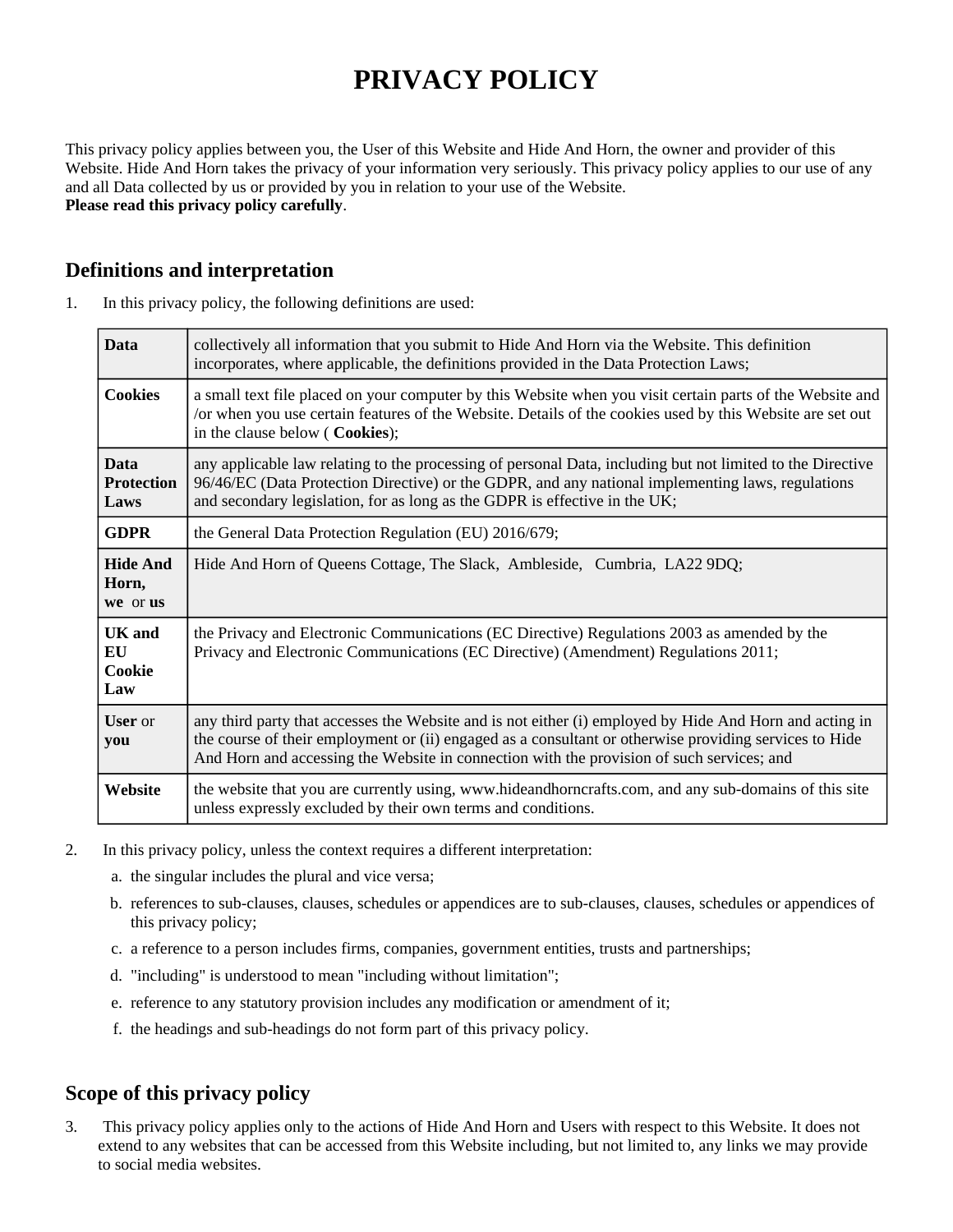4. For purposes of the applicable Data Protection Laws, Hide And Horn is the "data controller". This means that Hide And Horn determines the purposes for which, and the manner in which, your Data is processed.

#### **Data collected**

- 5. We may collect the following Data, which includes personal Data, from you:
	- a. name;
	- b. date of birth;
	- c. gender;
	- d. job title;
	- e. profession;
	- f. contact Information such as email addresses and telephone numbers;
	- g. demographic information such as postcode, preferences and interests;
	- h. financial information such as credit / debit card numbers;
	- i. IP address (automatically collected);
	- j. web browser type and version (automatically collected);
	- k. operating system (automatically collected);
	- l. a list of URLs starting with a referring site, your activity on this Website, and the site you exit to (automatically collected);
	- m. We receive, collect and store any information you enter on our website or provide us in any other way. Passwords, personal profile, comments, feedback, product reviews. We may use software tools to collect session information including page response times, length of visits to certain pages, page interaction information and methods used to browse away from the page and financial history. ;

in each case, in accordance with this privacy policy.

#### **How we collect Data**

- 6. We collect Data in the following ways:
	- a. data is given to us by you ;
	- b. data is received from other sources; and
	- c. data is collected automatically.

#### **Data that is given to us by you**

- 7. Hide And Horn will collect your Data in a number of ways, for example:
	- a. when you contact us through the Website, by telephone, post, e-mail or through any other means;
	- b. when you register with us and set up an account to receive our products/services;
	- c. when you complete surveys that we use for research purposes (although you are not obliged to respond to them);
	- d. when you enter a competition or promotion through a social media channel;
	- e. when you make payments to us, through this Website or otherwise;
	- f. when you elect to receive marketing communications from us;
	- g. when you use our services;

in each case, in accordance with this privacy policy.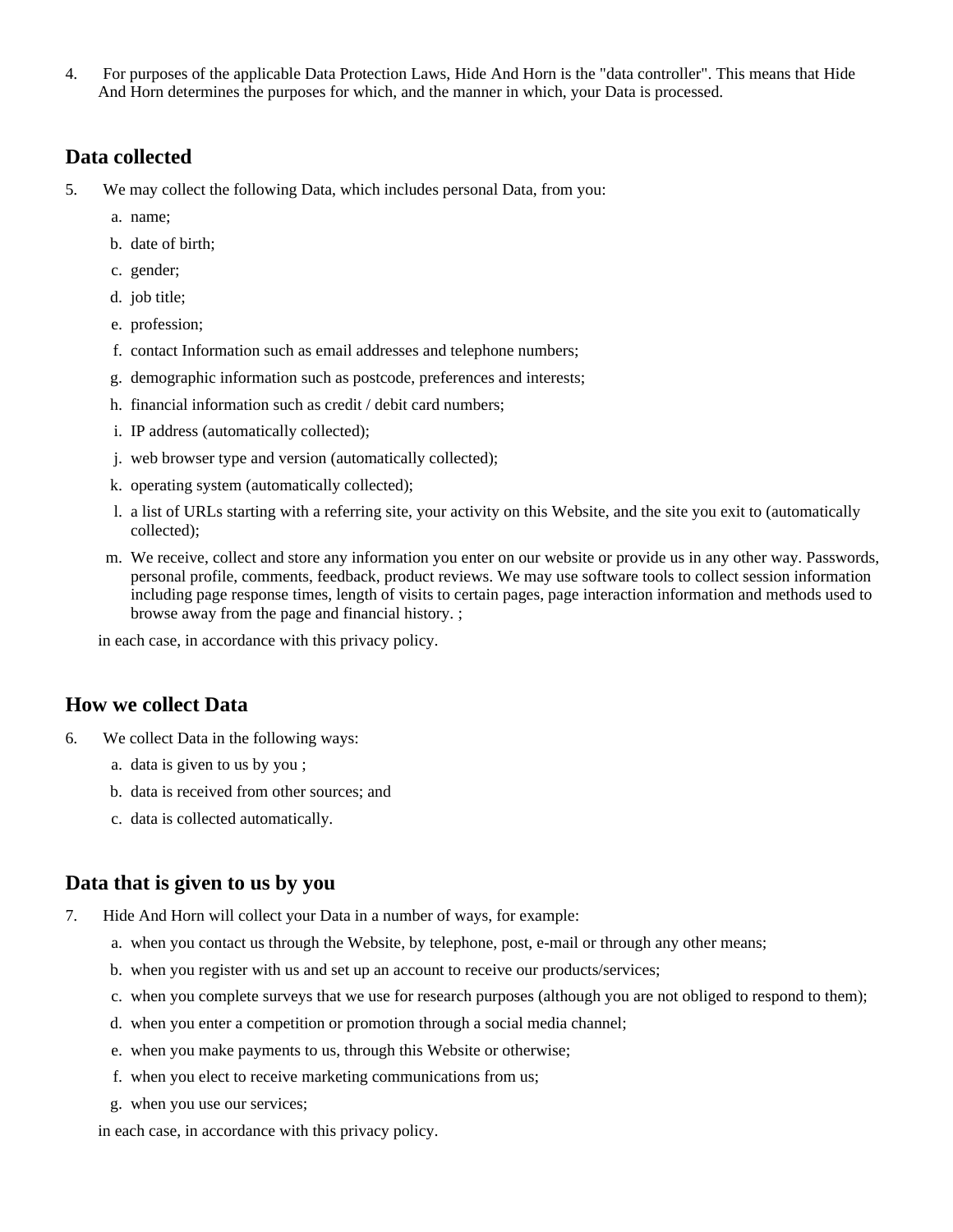# **Data that is received from third parties**

- 8. Hide And Horn will receive Data about you from the following third parties:
	- a. Paypal, Wix, banking services. Google Analytics.

# **Data that is collected automatically**

- 9. To the extent that you access the Website, we will collect your Data automatically, for example:
	- a. we automatically collect some information about your visit to the Website. This information helps us to make improvements to Website content and navigation, and includes your IP address, the date, times and frequency with which you access the Website and the way you use and interact with its content.
	- b. we will collect your Data automatically via cookies, in line with the cookie settings on your browser. For more information about cookies, and how we use them on the Website, see the section below, headed "Cookies".

## **Our use of Data**

- 10. Any or all of the above Data may be required by us from time to time in order to provide you with the best possible service and experience when using our Website. Specifically, Data may be used by us for the following reasons:
	- a. internal record keeping;
	- b. improvement of our products / services;
	- c. transmission by email of marketing materials that may be of interest to you;
	- d. contact for market research purposes which may be done using email, telephone, fax or mail. Such information may be used to customise or update the Website;

in each case, in accordance with this privacy policy.

- 11. We may use your Data for the above purposes if we deem it necessary to do so for our legitimate interests. If you are not satisfied with this, you have the right to object in certain circumstances (see the section headed "Your rights" below).
- 12. For the delivery of direct marketing to you via e-mail, we'll need your consent, whether via an opt-in or soft-opt-in:
	- a. soft opt-in consent is a specific type of consent which applies when you have previously engaged with us (for example, you contact us to ask us for more details about a particular product/service, and we are marketing similar products/services). Under "soft opt-in" consent, we will take your consent as given unless you opt-out.
	- b. for other types of e-marketing, we are required to obtain your explicit consent; that is, you need to take positive and affirmative action when consenting by, for example, checking a tick box that we'll provide.
	- c. if you are not satisfied about our approach to marketing, you have the right to withdraw consent at any time. To find out how to withdraw your consent, see the section headed "Your rights" below.
- 13. When you register with us and set up an account to receive our services, the legal basis for this processing is the performance of a contract between you and us and/or taking steps, at your request, to enter into such a contract.

## **Who we share Data with**

- 14. We may share your Data with the following groups of people for the following reasons:
	- a. any of our group companies or affiliates To provide and operate services, for example, Wix and Google Analytics to provide information on website statistics, so improvements can be made to the site or services like better site management for professional and smooth handling of payments, etc. ;
	- b. our employees, agents and/or professional advisors To obtain advice from professionals, or so that we are able to provide ongoing professional services, such as tailored website operations, for example, tailored products, website improvements, new product arrivals; etc. ;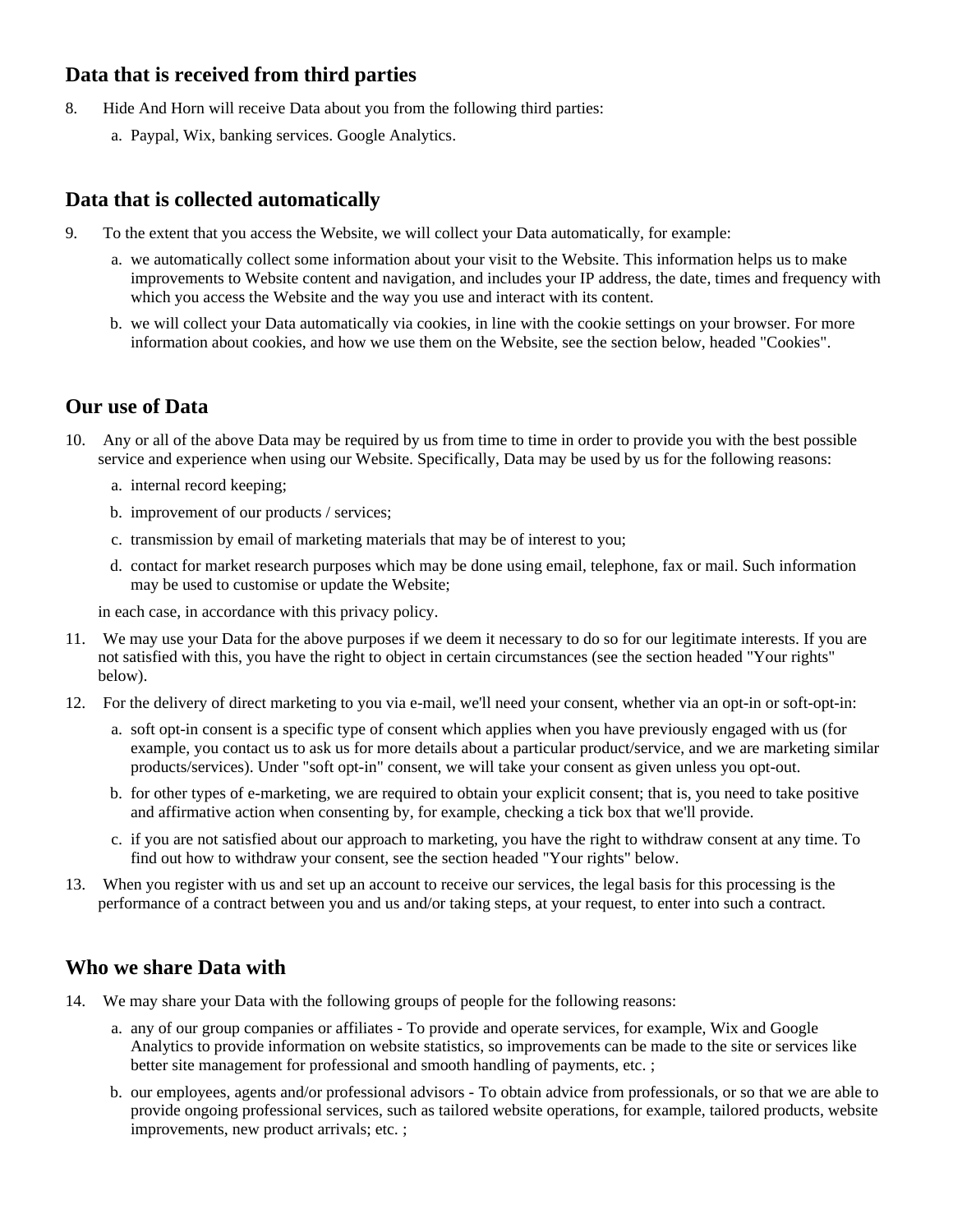- c. third party service providers who provide services to us which require the processing of personal data To provide and operate the services, for example, your address will be shared with Royal mail. ;
- d. third party payment providers who process payments made over the Website To provide and operate payment services, for example, Paypal, or Wix, will need your visa information in order to process your payment. ;
- e. relevant authorities To comply with any other regulations and laws, such as taxes or duties, for example, we will need your business information on your profile, so that we can send you an invoice.;

in each case, in accordance with this privacy policy.

#### **Keeping Data secure**

- 15. We will use technical and organisational measures to safeguard your Data, for example:
	- a. access to your account is controlled by a password and a user name that is unique to you.
	- b. we store your Data on secure servers.
	- c. payment details are encrypted using SSL technology (typically you will see a lock icon or green address bar (or both) in your browser when we use this technology.
- 16. We are certified to PCI DSS. This family of standards helps us manage your Data and keep it secure.
- 17. Technical and organisational measures include measures to deal with any suspected data breach. If you suspect any misuse or loss or unauthorised access to your Data, please let us know immediately by contacting us via this e-mail address: info@hideandhorncrafts.com.
- 18. If you want detailed information from Get Safe Online on how to protect your information and your computers and devices against fraud, identity theft, viruses and many other online problems, please visit www.getsafeonline.org. Get Safe Online is supported by HM Government and leading businesses.

#### **Data retention**

- 19. Unless a longer retention period is required or permitted by law, we will only hold your Data on our systems for the period necessary to fulfil the purposes outlined in this privacy policy or until you request that the Data be deleted.
- 20. Even if we delete your Data, it may persist on backup or archival media for legal, tax or regulatory purposes.

## **Your rights**

- 21. You have the following rights in relation to your Data:
	- a. **Right to access** the right to request (i) copies of the information we hold about you at any time, or (ii) that we modify, update or delete such information. If we provide you with access to the information we hold about you, we will not charge you for this, unless your request is "manifestly unfounded or excessive." Where we are legally permitted to do so, we may refuse your request. If we refuse your request, we will tell you the reasons why.
	- b. **Right to correct** the right to have your Data rectified if it is inaccurate or incomplete.
	- c. **Right to erase** the right to request that we delete or remove your Data from our systems.
	- d. **Right to restrict our use of your Data** the right to "block" us from using your Data or limit the way in which we can use it.
	- e. **Right to data portability** the right to request that we move, copy or transfer your Data.
	- f. **Right to object** the right to object to our use of your Data including where we use it for our legitimate interests.
- 22. To make enquiries, exercise any of your rights set out above, or withdraw your consent to the processing of your Data (where consent is our legal basis for processing your Data), please contact us via this e-mail address: info@hideandhorncrafts.com.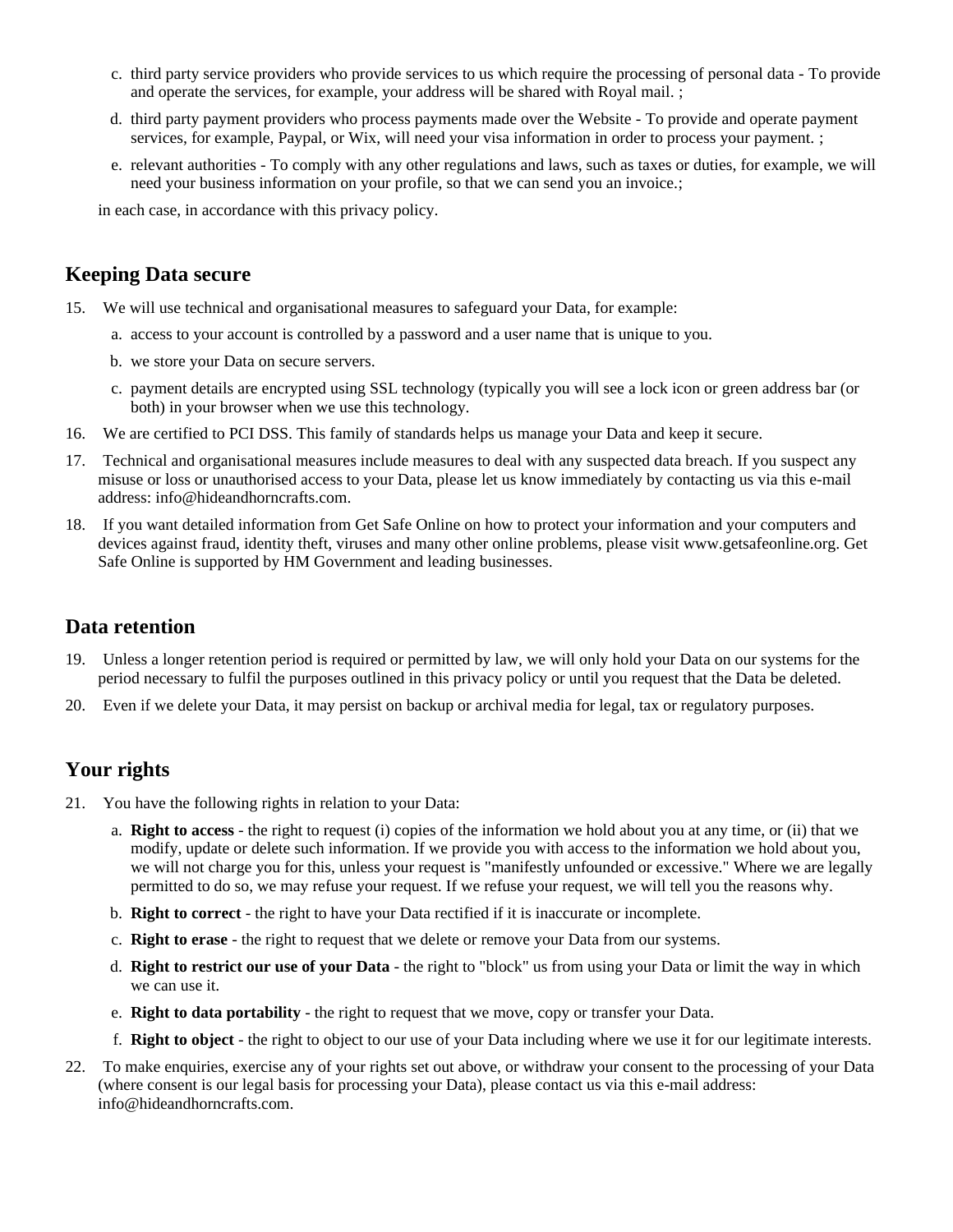- 23. If you are not satisfied with the way a complaint you make in relation to your Data is handled by us, you may be able to refer your complaint to the relevant data protection authority. For the UK, this is the Information Commissioner's Office (ICO). The ICO's contact details can be found on their website at https://ico.org.uk/.
- 24. It is important that the Data we hold about you is accurate and current. Please keep us informed if your Data changes during the period for which we hold it.

#### **Links to other websites**

25. This Website may, from time to time, provide links to other websites. We have no control over such websites and are not responsible for the content of these websites. This privacy policy does not extend to your use of such websites. You are advised to read the privacy policy or statement of other websites prior to using them.

### **Changes of business ownership and control**

- 26. Hide And Horn may, from time to time, expand or reduce our business and this may involve the sale and/or the transfer of control of all or part of Hide And Horn. Data provided by Users will, where it is relevant to any part of our business so transferred, be transferred along with that part and the new owner or newly controlling party will, under the terms of this privacy policy, be permitted to use the Data for the purposes for which it was originally supplied to us.
- 27. We may also disclose Data to a prospective purchaser of our business or any part of it.
- 28. In the above instances, we will take steps with the aim of ensuring your privacy is protected.

## **Cookies**

- 29. This Website may place and access certain Cookies on your computer. Hide And Horn uses Cookies to improve your experience of using the Website and to improve our range of products. Hide And Horn has carefully chosen these Cookies and has taken steps to ensure that your privacy is protected and respected at all times.
- 30. All Cookies used by this Website are used in accordance with current UK and EU Cookie Law.
- 31. Before the Website places Cookies on your computer, you will be presented with a message bar requesting your consent to set those Cookies. By giving your consent to the placing of Cookies, you are enabling Hide And Horn to provide a better experience and service to you. You may, if you wish, deny consent to the placing of Cookies; however certain features of the Website may not function fully or as intended.
- 32. This Website may place the following Cookies:

| <b>Type of Cookie</b>          | <b>Purpose</b>                                                                                                                                                                                                                                                                     |
|--------------------------------|------------------------------------------------------------------------------------------------------------------------------------------------------------------------------------------------------------------------------------------------------------------------------------|
| Strictly necessary cookies     | These are cookies that are required for the operation of our website. They<br>include, for example, cookies that enable you to log into secure areas of our<br>website, use a shopping cart or make use of e-billing services.                                                     |
| Analytical/performance cookies | They allow us to recognise and count the number of visitors and to see how<br>visitors move around our website when they are using it. This helps us to<br>improve the way our website works, for example, by ensuring that users are<br>finding what they are looking for easily. |
| <b>Functionality cookies</b>   | These are used to recognise you when you return to our website. This enables us<br>to personalise our content for you, greet you by name and remember your<br>preferences (for example, your choice of language or region).                                                        |

- 33. You can find a list of Cookies that we use in the Cookies Schedule.
- 34. You can choose to enable or disable Cookies in your internet browser. By default, most internet browsers accept Cookies but this can be changed. For further details, please consult the help menu in your internet browser.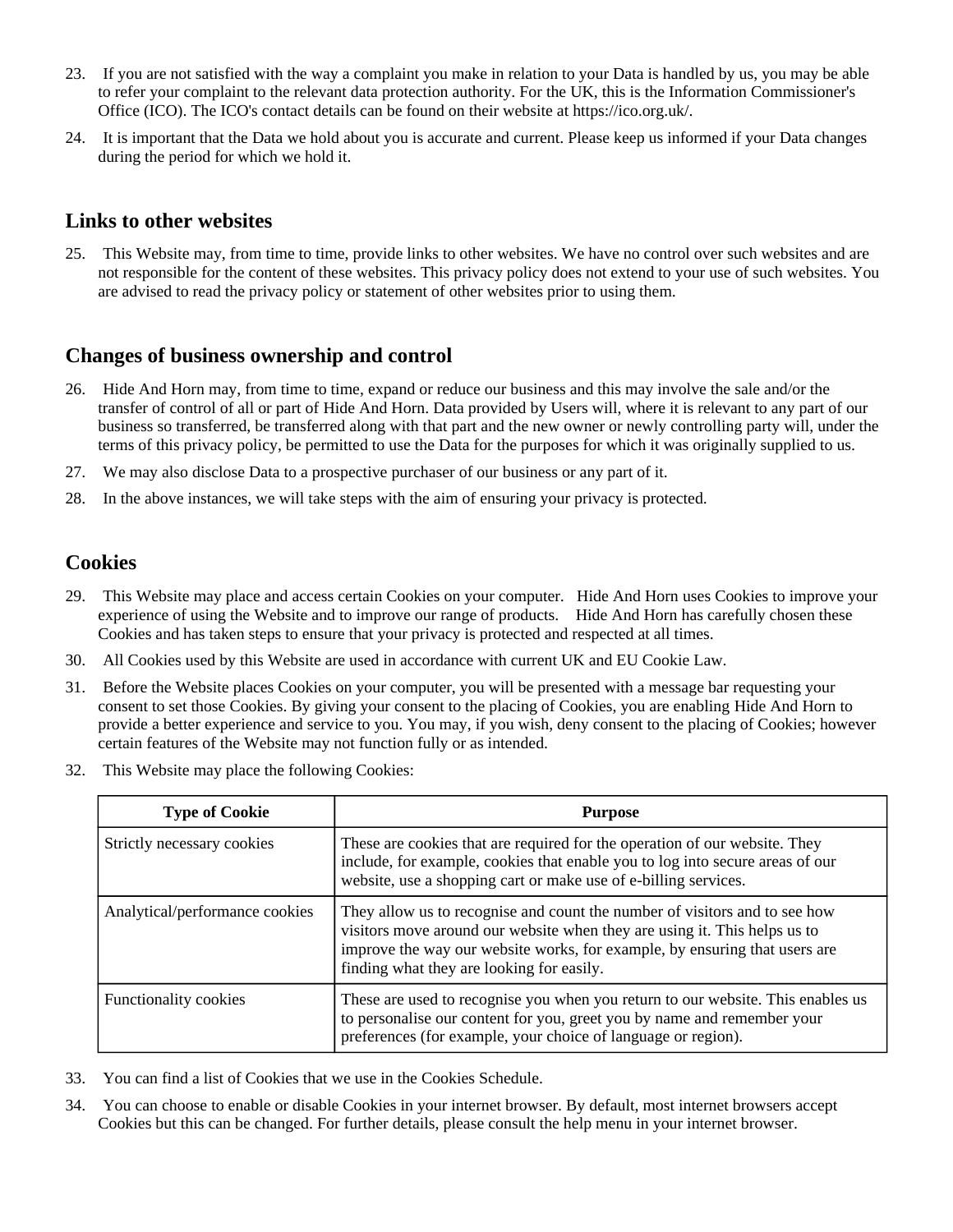- 35. You can choose to delete Cookies at any time; however you may lose any information that enables you to access the Website more quickly and efficiently including, but not limited to, personalisation settings.
- 36. It is recommended that you ensure that your internet browser is up-to-date and that you consult the help and guidance provided by the developer of your internet browser if you are unsure about adjusting your privacy settings.
- 37. For more information generally on cookies, including how to disable them, please refer to aboutcookies.org. You will also find details on how to delete cookies from your computer.

# **General**

- 38. You may not transfer any of your rights under this privacy policy to any other person. We may transfer our rights under this privacy policy where we reasonably believe your rights will not be affected.
- 39. If any court or competent authority finds that any provision of this privacy policy (or part of any provision) is invalid, illegal or unenforceable, that provision or part-provision will, to the extent required, be deemed to be deleted, and the validity and enforceability of the other provisions of this privacy policy will not be affected.
- 40. Unless otherwise agreed, no delay, act or omission by a party in exercising any right or remedy will be deemed a waiver of that, or any other, right or remedy.
- 41. This Agreement will be governed by and interpreted according to the law of England and Wales. All disputes arising under the Agreement will be subject to the exclusive jurisdiction of the English and Welsh courts.

# **Changes to this privacy policy**

42. Hide And Horn reserves the right to change this privacy policy as we may deem necessary from time to time or as may be required by law. Any changes will be immediately posted on the Website and you are deemed to have accepted the terms of the privacy policy on your first use of the Website following the alterations.

You may contact Hide And Horn by email at info@hideandhorncrafts.com.

## **Attribution**

43. This privacy policy was created using a document from [Rocket Lawyer](https://www.rocketlawyer.com/gb/en/) (https://www.rocketlawyer.com/gb/en). **19 December 2020**